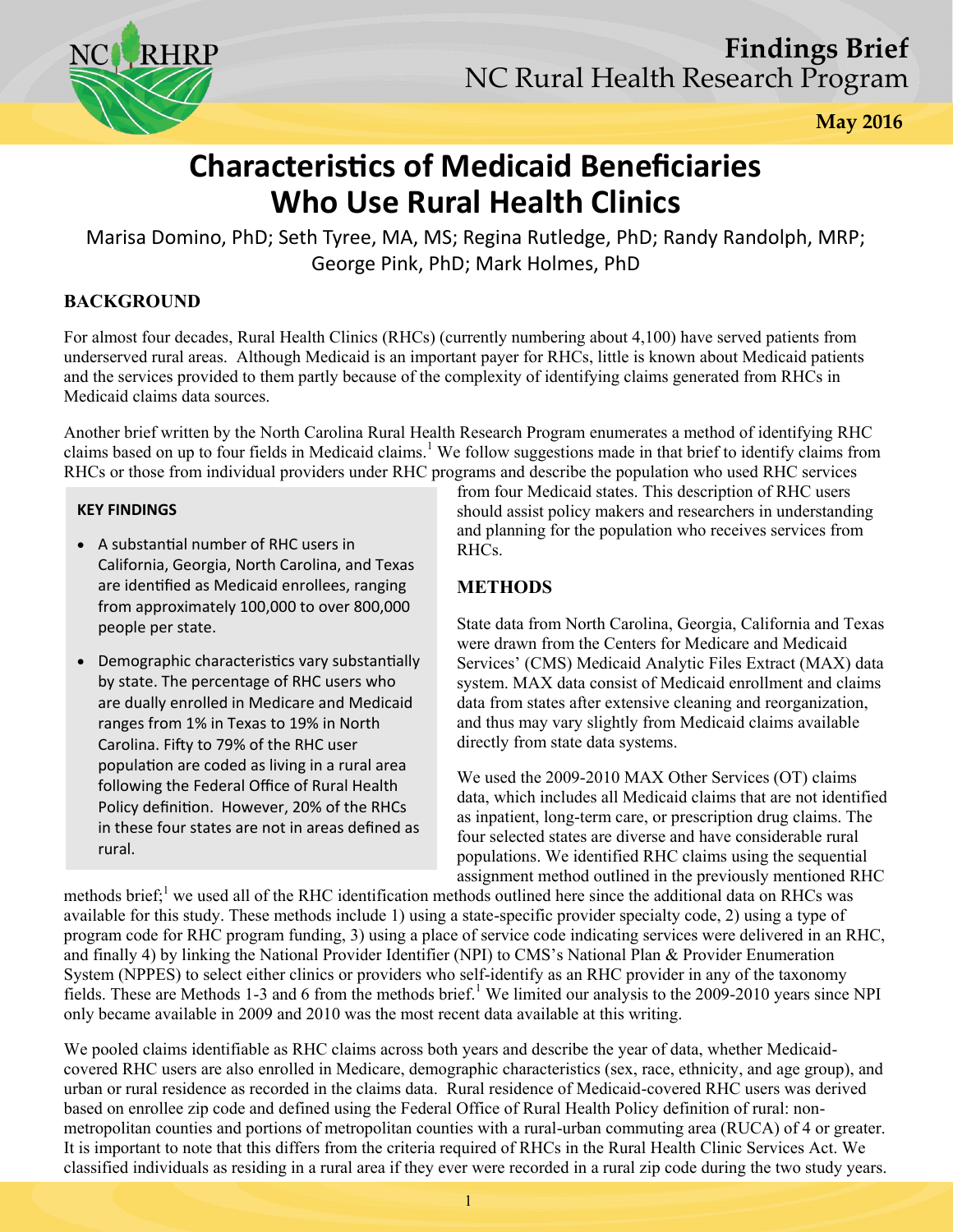We provide frequencies of the top 10 diagnostic groups using the Clinical Classifications Software (CCS), level 2 codes from 2014, using the International Classification of Diseases, Ninth Revision (ICD-9) codes in either the first or second diagnostic field in RHC claims. We present these separately by state.

### **RESULTS**

Table 1 provides the number and percentage of claims from the four sample states. The two smaller states, North Carolina and Georgia, have approximately 100,000 Medicaid-covered RHC users each, compared to over 800,000 Medicaid-covered RHC users in California and over 300,000 Medicaid-covered RHC users in Texas. Many individuals have claims in both years, although RHC users are more likely to have claims in 2009 for North Carolina and Georgia and more likely to have claims in 2010 in California and Texas. The percentage of RHC users who are dually Medicare and Medicaid enrolled ranges substantially across states, from over 19% in North Carolina to just over 1% in Texas. Similar to Medicaid enrollees generally, most Medicaid-covered RHC users are women. User race varies by state and likely reflects the underlying characteristics of the Medicaid enrolled population. Latinos range from less than 1% of the RHC user population in Georgia to 54% in California. Age group also varies considerably by state, with children comprising 39% of the Medicaid-covered RHC user population in North Carolina, 53% in Georgia, 55% in California, and 78% in Texas. Elderly adults are 9% of the Medicaid-covered RHC population in North Carolina and Georgia, 5% in California and less than 1% in Texas. The proportion of Medicaid-covered RHC users who are coded as living in an urban area is surprisingly high, ranging from 21% in Texas to 58% in California.

|                                                             | <b>North Carolina</b> |       | Georgia |       | California |       | <b>Texas</b> |       |  |  |
|-------------------------------------------------------------|-----------------------|-------|---------|-------|------------|-------|--------------|-------|--|--|
| <b>Characteristic</b>                                       | $\mathbf N$           | %     | N       | %     | N          | %     | N            | %     |  |  |
| <b>Total Number of</b><br><b>Medicaid-Covered RHC Users</b> | 109,903               |       | 97,414  |       | 842,008    |       | 324,546      |       |  |  |
| Year                                                        |                       |       |         |       |            |       |              |       |  |  |
| Claims in 2009                                              | 84,109                |       | 66,279  |       | 581,738    |       | 226,683      |       |  |  |
| Claims in 2010                                              | 76,850                |       | 63,977  |       | 624,168    |       | 237,798      |       |  |  |
| <b>Dual Medicare/Medicaid Enrollees</b>                     | 20,940                | 19.1% | 15,812  | 16.2% | 78,677     | 9.3%  | 4,123        | 1.3%  |  |  |
| <b>Sex</b>                                                  |                       |       |         |       |            |       |              |       |  |  |
| Female                                                      | 66,378                | 60.4% | 59,473  | 61.1% | 488,843    | 58.1% | 177,541      | 54.7% |  |  |
| <b>Male</b>                                                 | 43,539                | 39.6% | 37,380  | 38.4% | 339,331    | 40.3% | 146,157      | 45.0% |  |  |
| <b>Unknown</b>                                              | 76                    | 0.1%  | 561     | 0.6%  | 13,834     | 1.6%  | 848          | 0.3%  |  |  |
| Race                                                        |                       |       |         |       |            |       |              |       |  |  |
| White                                                       | 57,348                | 52.2% | 42,887  | 44.0% | 256,181    | 30.4% | 117,443      | 36.2% |  |  |
| <b>Black/African-American</b>                               | 37,862                | 34.5% | 46,891  | 48.1% | 31,825     | 3.8%  | 31,198       | 9.6%  |  |  |
| American Indian or Alaskan Native                           | 6,565                 | 6.0%  | 51      | 0.1%  | 17,508     | 2.1%  | 939          | 0.3%  |  |  |
| Asian                                                       | 487                   | 0.4%  | 340     | 0.3%  | 12,032     | 1.4%  | 1,350        | 0.4%  |  |  |
| Native Hawaiian/<br><b>Other Pacific Islander</b>           | 73                    | 0.1%  | 36      | 0.0%  | 14,830     | 1.8%  | $\mathbf 0$  | 0.0%  |  |  |
| <b>Unknown</b>                                              | 8,139                 | 7.4%  | 7,209   | 7.4%  | 509,632    | 60.5% | 173,616      | 53.5% |  |  |
| <b>Latino Ethnicity</b>                                     | 5,550                 | 5.0%  | 422     | 0.4%  | 456,882    | 54.3% | 157,075      | 48.4% |  |  |
| <b>Age Group</b>                                            |                       |       |         |       |            |       |              |       |  |  |
| Child (<18)                                                 | 42,941                | 39.1% | 51,238  | 52.6% | 460,544    | 54.7% | 253,306      | 78.0% |  |  |
| Non-elderly adult                                           | 57,207                | 52.1% | 37,915  | 38.9% | 337,215    | 40.0% | 70,353       | 21.7% |  |  |
| Elderly adult ( $\geq 65$ )                                 | 9,755                 | 8.9%  | 8,261   | 8.5%  | 44,249     | 5.3%  | 887          | 0.3%  |  |  |
| <b>Rural Residence</b>                                      |                       |       |         |       |            |       |              |       |  |  |
| Rural                                                       | 84,685                | 77.1% | 63,008  | 64.7% | 337,337    | 40.1% | 255,023      | 78.6% |  |  |
| Urban                                                       | 25,171                | 22.9% | 33,581  | 34.5% | 490,837    | 58.3% | 68,679       | 21.2% |  |  |
| Unknown/<br>no zip or county code available                 | 47                    | 0.0%  | 825     | 0.8%  | 13,834     | 1.6%  | 844          | 0.3%  |  |  |

#### **Table 1: Demographic and Diagnostic Distribution of Medicaid RHC users**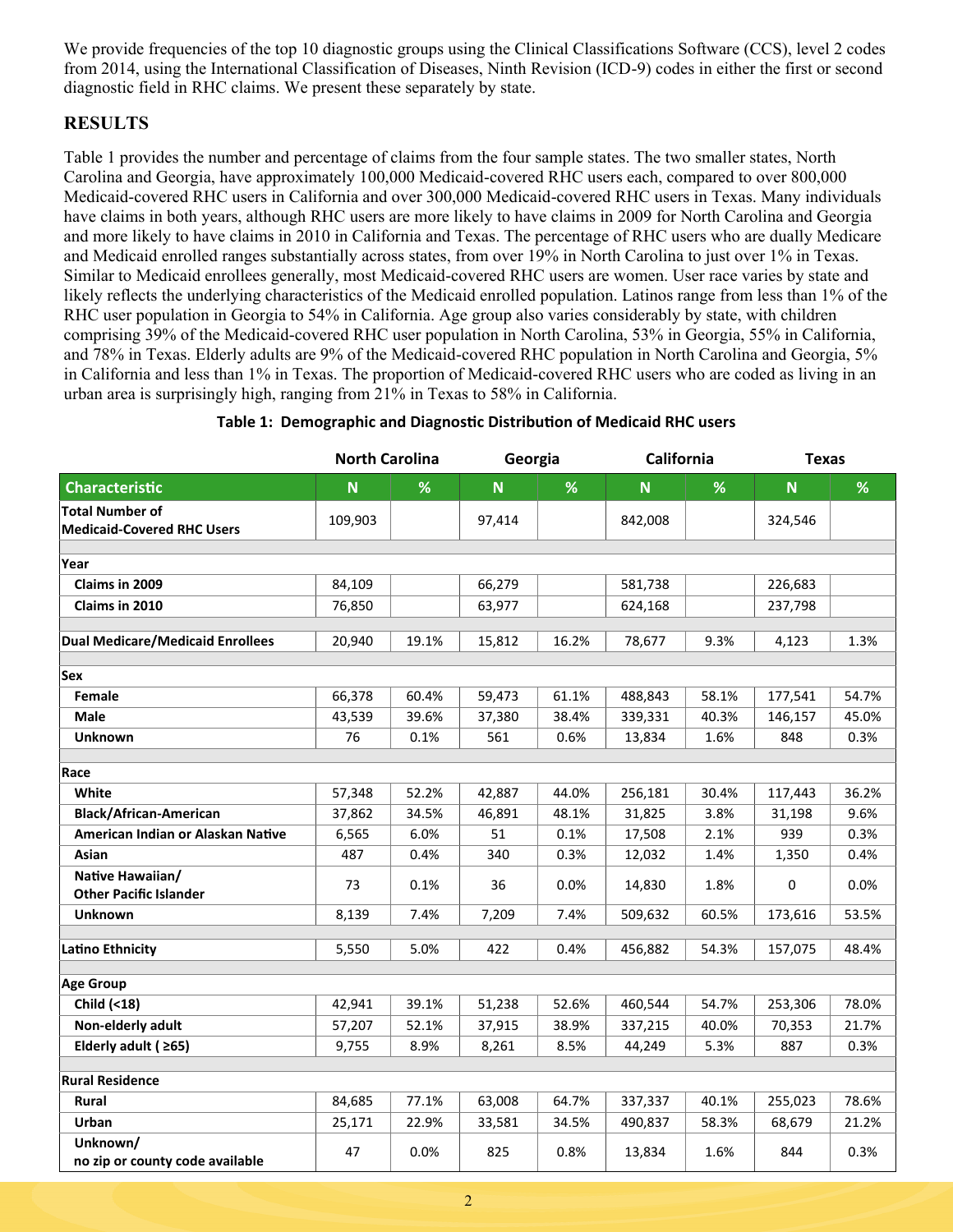Table 2 describes the prevalence of conditions recorded on RHC claims during 2009 and 2010. Only the most common 10 categories for each state are shown in the table. The mix of diagnoses given on RHC claims varies by state. The top three most prevalent condition groups are common across all four states: 1) factors influencing health care, 2) respiratory infections, and 3) symptoms, signs or ill-defined condition. The prevalence rates for these conditions, however, vary substantially. Almost 80% of North Carolina's RHC users have at least one claim indicating a factor influencing health care, which includes medical examinations/evaluations, diagnoses for routine infant health checks, and convalescence and palliative care, among other codes. The next most prevalent diagnosis group in North Carolina is respiratory infections, with over one-fourth of RHC users receiving a diagnosis in this category. These are also the two most common conditions diagnosed among California RHC users, with somewhat different prevalence rates of 39% and 33%, respectively. In contrast, respiratory infections is the most prevalent group among Georgia and Texas RHC users, with almost 40% of users in Georgia and 54% of users in Texas receiving a RHC diagnosis in this category. A previous brief on RHC use by Medicare enrollees found that hypertension was the most prevalent medical condition group, $2$  with almost 12% of Medicare beneficiaries using RHCs being diagnosed with this condition. The prevalence rate is similar in the Medicaid population in two of the states (North Carolina and Georgia), but it is not among the top-ranked conditions in terms of prevalence by state. Respiratory infections are the second most commonly diagnosed groups among Medicare beneficiaries<sup>1</sup> and are also highly ranked among Medicaid enrollees. The prevalence rates of respiratory infections are much higher in Medicaid, ranging from 27% to 54% of Medicaid RHC users, in contrast to 8% of Medicare RHC users. These differences are likely related to the difference in age groups between Medicare and Medicaid RHC users, as well as the difference in age among the Medicaid states examined here.

|                                                              | <b>North Carolina</b> |        | Georgia |                |        | California |                |         | <b>Texas</b> |              |         |       |
|--------------------------------------------------------------|-----------------------|--------|---------|----------------|--------|------------|----------------|---------|--------------|--------------|---------|-------|
| <b>Medical condition group</b>                               | <b>Rank</b>           | N      | %       | <b>Rank</b>    | N      | %          | <b>Rank</b>    | N       | %            | <b>Rank</b>  | N       | %     |
| <b>Factors influencing health care</b>                       | $\mathbf{1}$          | 85,878 | 78.5%   | 3              | 14,641 | 16.1%      | $\mathbf{1}$   | 311,550 | 38.7%        | 2            | 109,145 | 35.4% |
| <b>Respiratory infections</b>                                | $\overline{2}$        | 29,082 | 26.6%   | $\mathbf{1}$   | 35,490 | 39.0%      | $\overline{2}$ | 264,530 | 32.9%        | $\mathbf{1}$ | 167,141 | 54.3% |
| Symptoms; signs; and<br>ill-defined conditions               | 3                     | 15,620 | 14.3%   | $\overline{2}$ | 16,068 | 17.6%      | 3              | 143,748 | 17.9%        | 3            | 70,135  | 22.8% |
| Hypertension                                                 | 4                     | 13,580 | 12.4%   | 5              | 12,802 | 14.1%      |                |         |              |              |         |       |
| Spondylosis; intervertebral<br>disc disorders; other back    | 5                     | 9,991  | 9.1%    | 9              | 6,785  | 7.5%       | 9              | 62,320  | 7.7%         |              |         |       |
| <b>Ear conditions</b>                                        | 6                     | 9,979  | 9.1%    | 4              | 12,810 | 14.1%      | $\overline{4}$ | 122,351 | 15.2%        | 4            | 66,794  | 21.7% |
| Non-traumatic joint disorders                                | $\overline{7}$        | 9,033  | 8.3%    | 10             | 6,576  | 7.2%       | 10             | 59,723  | 7.4%         |              |         |       |
| Diseases of the urinary system                               | 8                     | 8,748  | 8.0%    | 8              | 6,796  | 7.5%       |                |         |              | 10           | 20,229  | 6.6%  |
| Other upper respiratory<br>disease                           | 9                     | 7,011  | 6.4%    | 7              | 9,166  | 10.1%      | 8              | 62,838  | 7.8%         | 5            | 49,456  | 16.1% |
| <b>Diabetes mellitus without</b><br>complication             | 10                    | 6,693  | 6.1%    |                |        |            |                |         |              |              |         |       |
| <b>Immunizations and screening</b><br>for infectious disease |                       |        |         | 6              | 10,668 | 11.7%      | 6              | 68,499  | 8.5%         |              |         |       |
| Disorders of teeth and jaw                                   |                       |        |         |                |        |            | 5              | 75,583  | 9.4%         |              |         |       |
| <b>Viral infection</b>                                       |                       |        |         |                |        |            | 7              | 64,623  | 8.0%         | 6            | 27,403  | 8.9%  |
| <b>Eye disorders</b>                                         |                       |        |         |                |        |            |                |         |              | 7            | 23,707  | 7.7%  |
| Noninfectious gastroenteritis                                |                       |        |         |                |        |            |                |         |              | 8            | 20,374  | 6.6%  |
| Skin and subcutaneous tissue<br>infections                   |                       |        |         |                |        |            |                |         |              | 9            | 20,310  | 6.6%  |

# **Table 2: Diagnostic Groups in RHC Claims, by State3, 4**